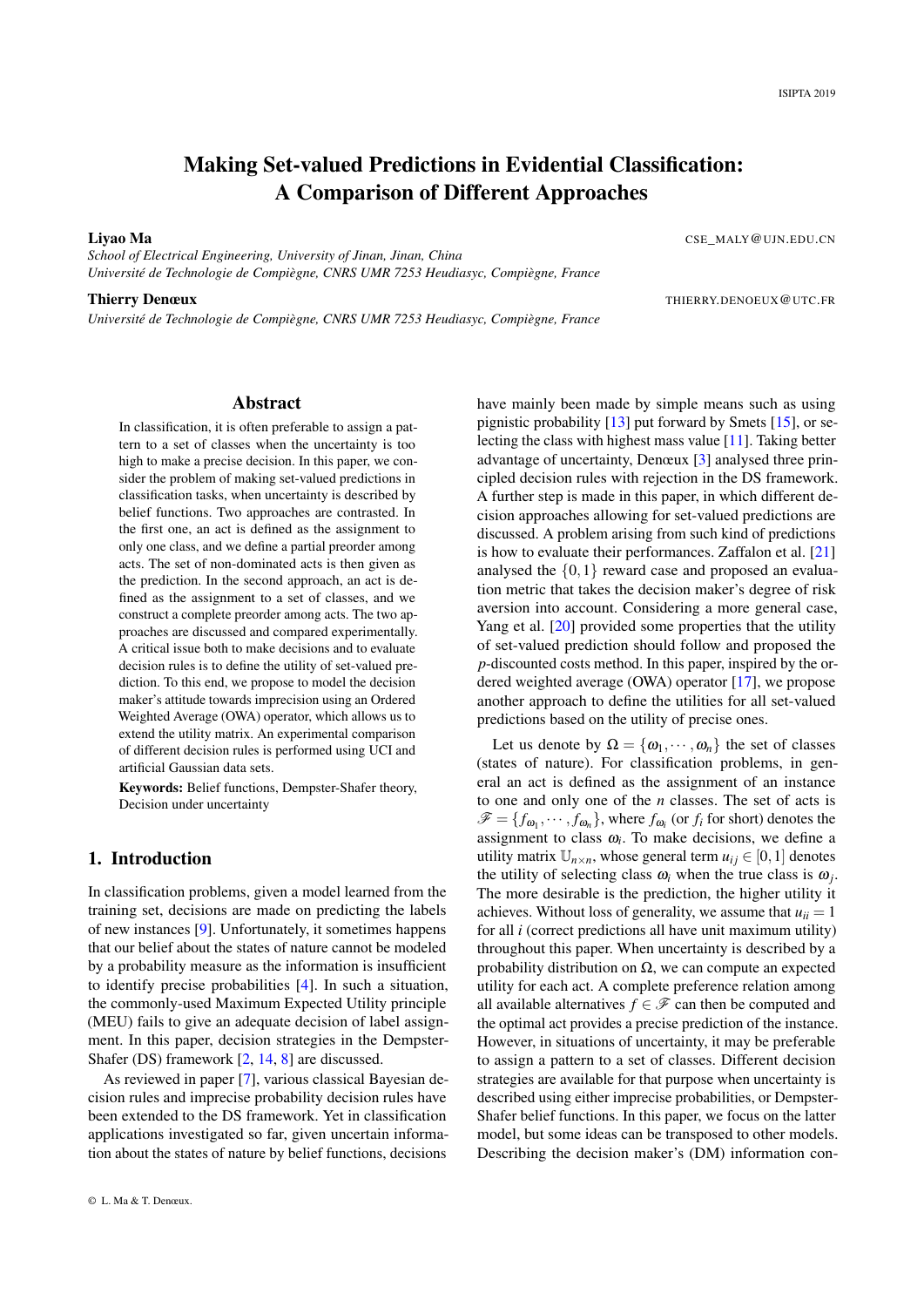cerning the states of nature by a belief function  $m$  on  $\Omega$ , we analyse how to make set-valued classification predictions by different ways.

# <span id="page-1-2"></span>2. Two Families of Set-valued Decision **Strategies**

We have seen that a complete preorder among precise assignments can be used to make precise predictions. To compute set-valued predictions under uncertainty, we can basically start by modifying either the preference relations or the acts. Different decision criteria allowing us to derive either partial preorders among precise assignments, or complete preorders among partial assignments are discussed below.

#### <span id="page-1-0"></span>2.1. Partial Preorders Among Precise Assignments

In this approach, we still define the acts as precise assignments (assigning the instance to one and only one of the *n* classes). Due to lack of information, each act *f<sup>i</sup>* induces lower and upper expected utilities defined, respectively, as

$$
\underline{\mathbb{E}}_m(f_i) = \sum_{B \subseteq \Omega} m(B) \min_{\omega_j \in B} u_{ij} \text{ and}
$$
  

$$
\overline{\mathbb{E}}_m(f_i) = \sum_{B \subseteq \Omega} m(B) \max_{\omega_j \in B} u_{ij}.
$$

It is well known that the interval  $[\mathbb{E}_m(f_i), \mathbb{E}_m(f_i)]$  is also the range of expectations  $\mathbb{E}_P(f_i)$  with respect to all probability measures *P* compatible with belief function *m* (called the *credal set* of *m*). In the imprecise probability framework, three main decision criteria have been proposed [\[16\]](#page-8-10): interval dominance, maximality and weak dominance. These criteria are described in Table [1.](#page-2-0) By comparing the lower and upper expected utilities of acts, these criteria produce partial preorders, in which some acts are incomparable but more desirable than the others. Therefore, to choose the best act, we drop some sub-optimal alternatives and obtain an optimal set  $\mathscr{F}^*$  such that  $\forall f_i, f_j \in \mathscr{F}^*, f_i \sim f_j$  and  $\forall f_i \in \mathcal{F}^*, \forall f_j \notin \mathcal{F}^*, f_i \succ f_j$ . For instance, if we have the partial relation  $f_{\omega_1} > f_{\omega_3}$  and  $f_{\omega_2} > f_{\omega_3}$  ( $|\Omega| = 3$ ), then the optimal set is  $\hat{\mathcal{F}}^* = \{f_{\omega_1}, f_{\omega_2}\}\$  and the set of predicted classes is  $\{\omega_1, \omega_2\}$ .

Note that we obtain partial preorders because some alternatives cannot be ordered without additional information: from an imprecise probability theory point of view, when the credal set is too large or, from the belief function point of view, when we have some masses on non-singleton focal elements. Given additional information about states of nature, we can further narrow the expected utility intervals and make them comparable. The more information we have, the smaller is the optimal set  $\mathscr{F}^*$ . When the belief functions become Bayesian, a complete preorder revealing a precise prediction is obtained.

#### <span id="page-1-1"></span>2.2. Complete Preorders Among Partial Assignments

Let us now consider the other approach to make set-valued predictions by extending the set of acts. Here, we generalize the acts as partially assigning the instance to a non-empty subset *A* of  $\Omega$ . The set of acts becomes  $\mathscr{F} = \{f_A, A \in 2^{\Omega} \setminus \Omega\}$  $\{\emptyset\}$ , where  $2^{\Omega}$  denotes the power set of  $\Omega$ . Obviously, to make decisions, the original utility matrix  $\mathbb{U}_{n \times n}$  needs to be extended to  $\hat{U}_{(2^n-1)\times n}$ , with each element  $\hat{u}_{A,j}$  representing the utility of assigning an instance to the set *A* of classes when the true class is  $\omega_j$ . The details about utility matrix extension will be discussed in Section [3.](#page-2-1)

Since each act now corresponds to a set of classes, to make set-valued predictions, a complete preorder among partial assignments should be defined. Assuming mass function *m* on  $\Omega$  and the extended utility matrix  $\hat{U}_{(2^n-1)\times n}$  to be given, Table [2](#page-2-2) recalls extensions of classical decision criteria inducing complete preorders of partial assignments *fA*. Here only the basic information needed to achieve preorders is described due to length limitation; more complete descriptions of all decision criteria used can be found in [\[7\]](#page-8-5). Some additional remarks about Table [2](#page-2-2) are the following: i) For the pignistic criterion [\[15\]](#page-8-7),  $\text{Det}P(\{\omega_j\}) = \sum_{\omega_j \in A} \frac{m(A)}{|A|}$ |*A*| is the pignistic probability where |*A*| denotes the cardinality of subset  $A \subseteq \Omega$ ; ii) In the generalized OWA criterion,  $F_{\beta}$  is the maximum entropy OWA operator with orness  $\beta$ [\[18\]](#page-9-3) (more details about the OWA operator are given in Section [3\)](#page-2-1); iii) For the generalized minimax regret criterion,  $r_{A_i,j} = \max_k \hat{u}_{A_k,j} - \hat{u}_{A_i,j}$  is the regret that act  $f_{A_i}$  is selected when the true state  $\omega_i$  occurs [\[19\]](#page-9-4).

Also, we can remark that MEU works as a special case where uncertainty about  $\Omega$  is quantified by probabilities  $p_1, \dots, p_n$ . In addition, it can be proved that, for any act  $f_A$ , the sum of  $\underline{\mathbb{E}}_m(f_A)$  and  $R(f_A)$  always equals 1 in our utility settings. The complete preorder achieved by descending order of  $\underline{\mathbb{E}}_m(f)$  is the same as that achieved by ascending order of  $\overline{R}(f)$ . Therefore, the maximin and miminax regret criteria always result in the same decision for our problem.

With any decision criterion in Table [2,](#page-2-2) a complete preorder of partial assignments *f<sup>A</sup>* is obtained with respect to mass function *m*. Therefore, a single but perhaps partial assignment will be selected as the optimal one. Taking complete preference relation  $f_{\{\omega_1,\omega_2\}} \succ f_{\omega_1} \succ f_{\omega_2}$  ( $|\Omega| = 2$ ) as an example, we have  $\mathscr{F}^* = \{f_{\{\omega_1,\omega_2\}}\}\,$ , i.e., we know for sure that the best choice is to assign the instance to class 1 or class 2, which corresponds to a set-valued prediction  $\{\omega_1,\omega_2\}$ . We can remark that, in this approach, we can still make set-valued predictions even with very precise probabilities of states of nature, which is a major difference with the other approach discussed in Section [2.1.](#page-1-0)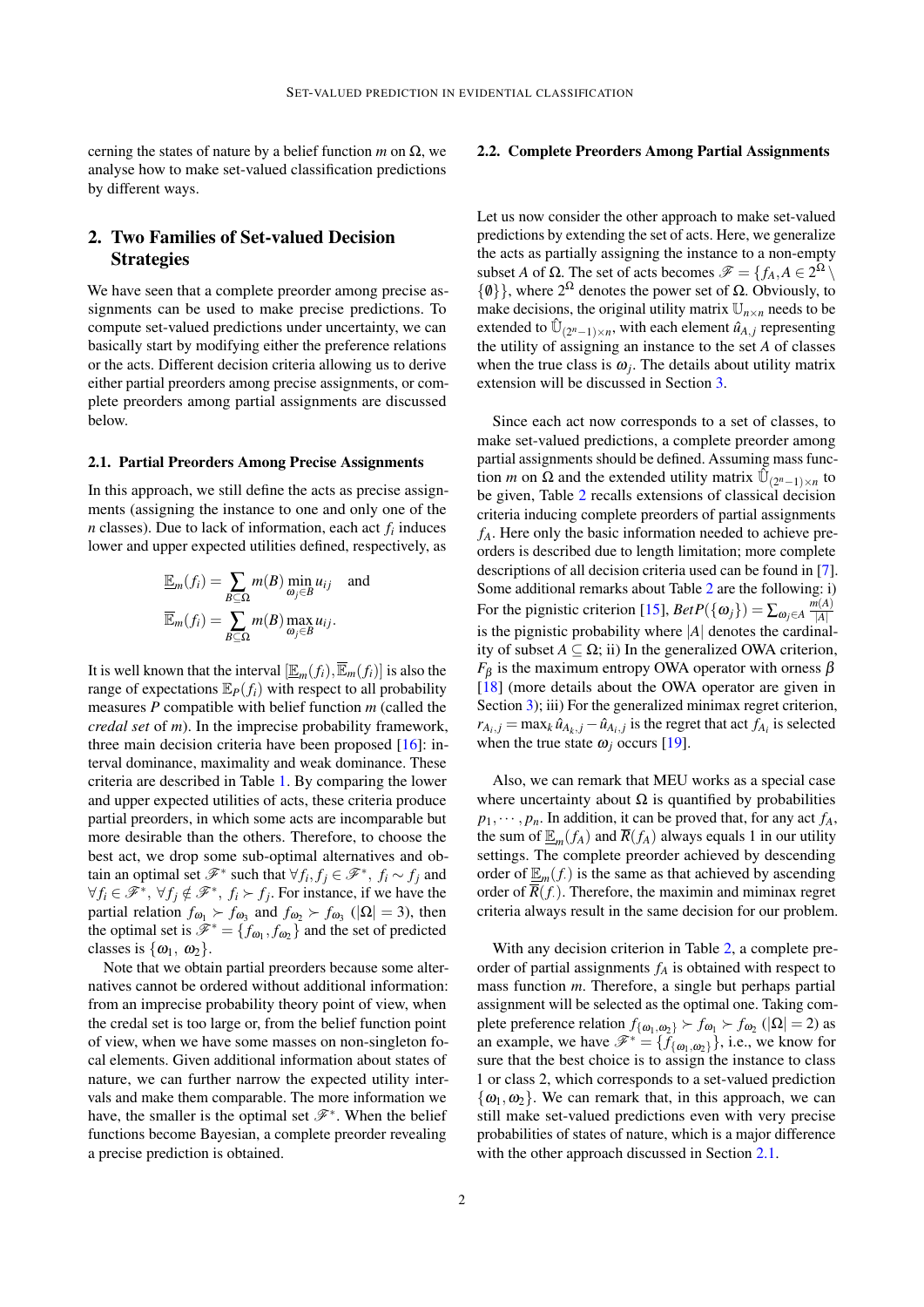<span id="page-2-0"></span>Table 1: Decision criteria inducing partial preorders

| decision criterion               | preference relation                                                                                                                                                              |
|----------------------------------|----------------------------------------------------------------------------------------------------------------------------------------------------------------------------------|
| interval dominance<br>maximality | $f_i \succcurlyeq_{ID} f_j \iff \underline{\mathbb{E}}_m(f_i) \geq \overline{\mathbb{E}}_m(f_j)$<br>$f_i \succcurlyeq_{max} f_j \iff \underline{\mathbb{E}}_m(f_i - f_j) \geq 0$ |
| weak dominance                   | $f_i \geq w_D f_j \iff \left( \mathbb{E}_m(f_i) \geq \mathbb{E}_m(f_j) \right) \wedge \left( \mathbb{E}_m(f_i) \geq \mathbb{E}_m(f_j) \right)$                                   |

<span id="page-2-2"></span>Table 2: Decision criteria inducing complete preorders

| decision criterion         | preference relation                                                                                                        | detail                                                                                                                    |
|----------------------------|----------------------------------------------------------------------------------------------------------------------------|---------------------------------------------------------------------------------------------------------------------------|
| generalized maximin        | $f_{A_i} \succcurlyeq_* f_{A_j} \iff \mathbb{E}_m(f_{A_i}) \geq \mathbb{E}_m(f_{A_j})$                                     | $\mathbb{E}_m(f_{A_i}) = \sum_{B \subset \Omega} m(B) \min_{\omega_j \in B} \hat{u}_{A_i,j}$                              |
| generalized maximax        | $f_{A_i} \succcurlyeq^* f_{A_i} \iff \overline{\mathbb{E}}_m(f_{A_i}) \geq \overline{\mathbb{E}}_m(f_{A_i})$               | $\overline{\mathbb{E}}_m(f_{A_i}) = \sum_{B \subset \Omega} m(B) \max_{\omega_j \in B} \hat{u}_{A_i,j}$                   |
| generalized Hurwicz        | $f_{A_i} \succcurlyeq_{\alpha} f_{A_j} \iff \mathbb{E}_{m,\alpha}(f_{A_i}) \geq \mathbb{E}_{m,\alpha}(f_{A_j})$            | $\mathbb{E}_{m,\alpha}(f_{A_i}) = \alpha \mathbb{E}_m(f_{A_i}) + (1-\alpha)\mathbb{E}_m(f_{A_i})$                         |
| pignistic criterion        | $f_{A_i} \succcurlyeq_p f_{A_j} \iff \mathbb{E}_p(f_{A_i}) \geq \mathbb{E}_p(f_{A_i})$                                     | $\mathbb{E}_p(f_{A_i}) = \sum_{i=1}^n \hat{u}_{A_i,j} BetP(\{\omega_j\})$                                                 |
| generalized OWA            | $f_{A_i} \succcurlyeq_{\beta} f_{A_j} \iff \mathbb{E}_{m, \beta}^{owa}(f_{A_i}) \geq \mathbb{E}_{m, \beta}^{owa}(f_{A_j})$ | $\mathbb{E}_{m,\beta}^{ova}(f_{A_i}) = \sum_{B \subseteq \Omega} m(B) F_{\beta}(\{\hat{u}_{A_i,j} \mid \omega_j \in B\})$ |
| generalized minimax regret | $f_{A_i} \succcurlyeq_r f_{A_j} \iff \overline{R}(f_{A_i}) \leq \overline{R}(f_{A_j})$                                     | $\overline{R}(f_{A_i}) = \sum_{B \subseteq \Omega} m(B) \max_{w_j \in B} r_{A_i,j}$                                       |
| maximum expected utility   | $f_{A_i} \succcurlyeq_m f_{A_j} \iff EU(f_{A_i}) \geq EU(f_{A_j})$                                                         | $EU(f_{A_i}) = \sum_{i=1}^n \hat{u}_{A_i,j} p_j$                                                                          |

# <span id="page-2-1"></span>3. Extending Utility Matrix via an OWA **Operator**

As discussed in Section [2.2,](#page-1-1) the extended utility matrix  $\hat{U}_{(2^n-1)\times n}$  plays an important role in decision-making. Given original utility matrix  $\mathbb{U}_{n \times n}$ , we propose to generate  $\hat{\mathbb{U}}_{(2^n-1)\times n}$  using an OWA operator.

An OWA operator of dimension *n* is a mapping  $F$  with associated collection of positive weights  $\mathbf{w} = (w_1, \dots, w_n)$ summing up to one, such that

$$
F(a_1, \cdots, a_n) = \sum_{i=1}^n w_i b_i,
$$
 (1)

where  $b_i$  is the i-th largest element of  $a_1, \dots, a_n$ . By choosing different weights, it provides a parameterized class of mean type aggregation operators. Yager defined the measure of orness [\[17\]](#page-9-2) as  $orness(\mathbf{w}) = \frac{1}{n-1} \sum_{i=1}^{n} (n-i)w_i$ . Given orness  $\beta$ , the OWA operator  $F_{\beta}$  that maximizes the entropy  $ENT(\mathbf{w}) = -\sum_{i=1}^{n} w_i \log w_i$  under the constraint  $orness(w) = \beta$  will be chosen.

Now we consider the classification problem. Given a state of nature  $\omega_j$ , the utility of assigning one instance to set *A* should intuitively be a function of those utilities of each precise assignments within *A*. From the most optimistic view, the maximum utility of elements in the set is selected:  $\hat{u}_{A,i} = \max_{\omega_i \in A} u_{ij}$ . So as long as set *A* contains the true label, no matter how imprecise *A* is, the partial assignment achieves utility 1, representing a total tolerance

of imprecision. From a more imprecision-neutral point of view, the utility of partial assignment *f<sup>A</sup>* can be defined as the average of the utilities of precise assignments within the set, just as picking one label uniformly at random from set *A*:

$$
\hat{u}_{A,j} = \frac{1}{|A|} \sum_{\omega_i \in A} u_{ij}.
$$
 (2)

We denote the average utility as  $\overline{u}_{A,j} := \frac{1}{|A|} \sum_{\omega_i \in A} u_{ij}$ . It can be noted that if  $\hat{u}_{A,j}$  is less than the average utility  $\overline{u}_{A,j}$ , it is always preferable to pick a class randomly in *A*, rather than selecting set *A* as our prediction. For practical purposes, the utilities of partial assignments can, thus, be defined using a family of parameterized utility functions ranging from the average to the maximum, i.e.,

$$
\frac{1}{|A|}\sum_{\omega_i\in A}u_{ij}\leq \hat{u}_{A,j}<\max_{\omega_i\in A}u_{ij},
$$

which can be implemented using OWA operators with different weights **w**: given a set  $A \subseteq \Omega$  and the state of nature  $\omega_j$ , the aggregated utility for assigning one instance to set *A* (denoted as  $\hat{u}_{A,j}$ ) is calculated as a function *F* of utilities of each elements in this set as

$$
\hat{u}_{A,j} = F(\{u_{ij} \mid \omega_i \in A\}) = \sum_{k=1}^{|A|} w_k u_{(k)j}^A, \tag{3}
$$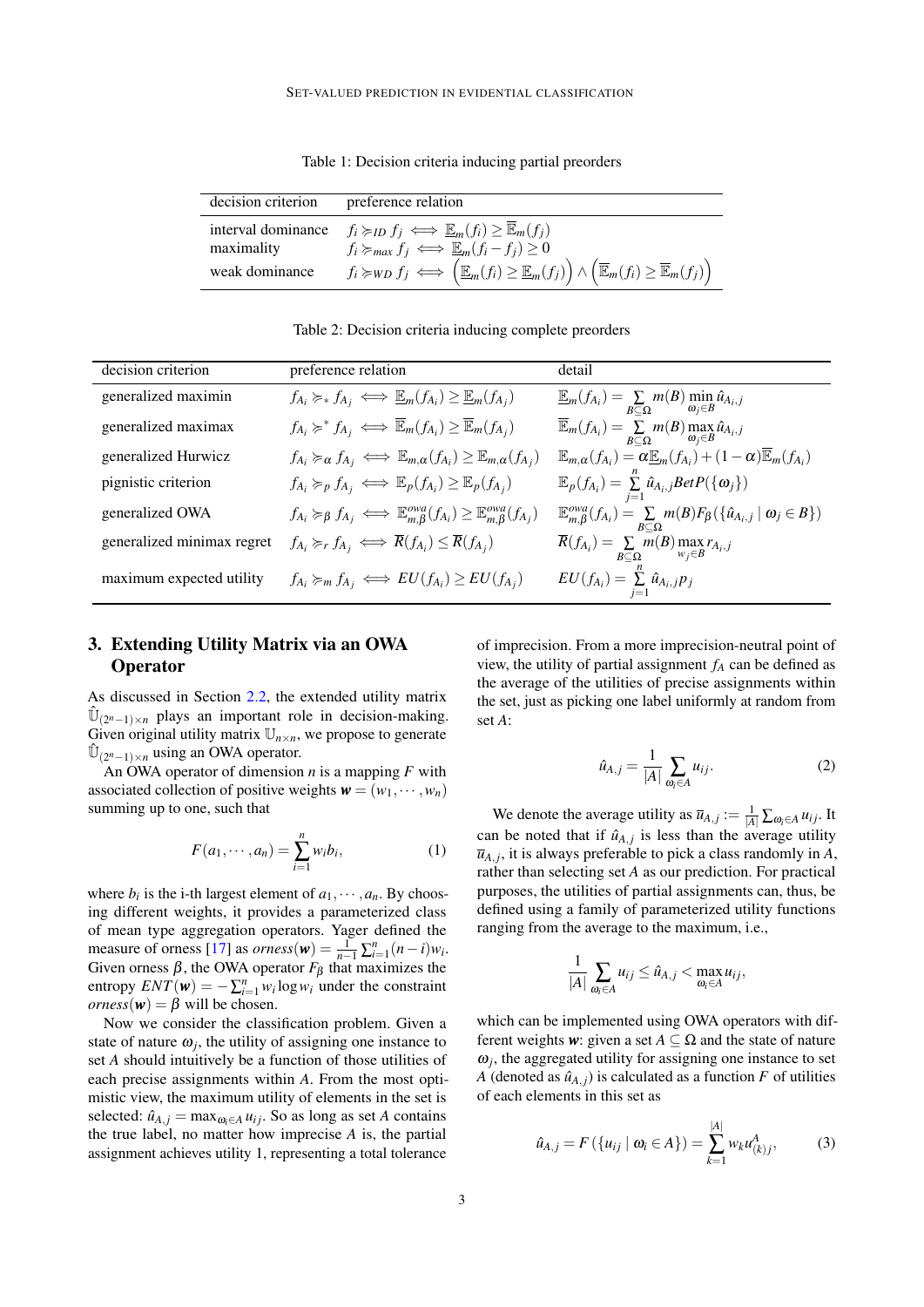| acts                                 | states of nature |          |          |  |  |  |
|--------------------------------------|------------------|----------|----------|--|--|--|
|                                      | $\omega_1$       | $\omega$ | $\omega$ |  |  |  |
| $f_{\{\boldsymbol{\omega}_1\}}$      | 1.0000           | 0.2000   | 0.1000   |  |  |  |
| $f_{\{\boldsymbol{w}_2\}}$           | 0.2000           | 1.0000   | 0.2000   |  |  |  |
| $f_{\{\omega_3\}}$                   | 0.1000           | 0.2000   | 1.0000   |  |  |  |
| $f_{\{\omega_1,\omega_2\}}$          | 0.8400           | 0.8400   | 0.1800   |  |  |  |
| $f_{\{\omega_1,\omega_3\}}$          | 0.8200           | 0.2000   | 0.8200   |  |  |  |
| $f_{\{\omega_2,\omega_3\}}$          | 0.1800           | 0.8400   | 0.8400   |  |  |  |
| $f_{\{\omega_1,\omega_2,\omega_3\}}$ | 0.7373           | 0.7455   | 0.7373   |  |  |  |

<span id="page-3-0"></span>Table 3: Utility matrix extended by an OWA operator with  $\gamma = 0.8$ 

where the second equation is the calculation of an OWA operator.  $u_{(k)j}^A$  denotes the *k*-th largest element in the set  $\{u_{ij}, \omega_i \in A\}$ , and weight  $w_k \geq 0$  represents the DM's preference to choose  $u_{(k)j}^A$  when he is forced to make a precise decision among a set of possible choices. Similar to the orness measure, for the OWA operator with weight vector *w*, we define the DM's *tolerance degree of imprecision* as

$$
TOL(\mathbf{w}) = \sum_{k=1}^{|A|} \frac{|A| - k}{|A| - 1} w_k = \gamma,
$$
 (4)

which is equal to 1 for the maximum and 0.5 for the average. Given  $γ$ , the weights corresponding to the OWA operator are obtained by maximizing the entropy

$$
ENT(\mathbf{w}) = -\sum_{k=1}^{|A|} w_k \log w_k, \tag{5}
$$

subject to  $TOL(w) = \gamma$  and  $\sum_{k=1}^{|A|} w_k = 1$ .

Table [3](#page-3-0) shows the extended utility matrix obtained by an OWA operator with  $\gamma = 0.8$ , where the first three rows constitute the original utility matrix. Considering the utility matrix shown in Table [3,](#page-3-0) let us assume that the true label is  $\omega_1$  $\omega_1$ . Figure 1 displays the aggregated utilities for sets  $\{\omega_1,\omega_2\}$ ,  $\{\omega_1,\omega_3\}$  and  $\{\omega_1,\omega_2,\omega_3\}$  with different values of γ. The aggregated utility is only related to the utilities of elements within the set. As  $\gamma$  ranges from 0 to 1, the aggregated utility for each set varies from the minimal utility in this set to the maximal one. When  $\gamma = 0.5$ , the average utility is obtained by the OWA operator. As mentioned above, we only need to consider values of  $\gamma$  between 0.5 and 1, since when  $\gamma$  < 0.5 a precise prediction is always more desirable than an imprecise one.

Table [4](#page-3-2) shows the utility matrix extended by the "pdiscounted cost" approach  $[20]$  with  $p = 4$ . Comparing it to the one extended by an OWA operator (Table [3,](#page-3-0)  $\gamma = 0.8$ ), we can see the similarity between them. Our method assigns slightly lower utilities to set predictions containing



<span id="page-3-1"></span>Figure 1: Aggregated utilities vs. tolerance degree of imprecision γ

<span id="page-3-2"></span>Table 4: Utility matrix extended by the p-discounted costs approach  $(p = 4)$ 

| acts                                 | states of nature |          |            |  |  |
|--------------------------------------|------------------|----------|------------|--|--|
|                                      | $\omega_1$       | $\omega$ | $\omega_3$ |  |  |
| $f_{\{\boldsymbol{\omega}_1\}}$      | 1.0000           | 0.2000   | 0.1000     |  |  |
| $f_{\{\boldsymbol{\omega}\}}$        | 0.2000           | 1.0000   | 0.2000     |  |  |
| $f_{\{\omega_{3}\}}$                 | 0.1000           | 0.2000   | 1.0000     |  |  |
| $f_{\{\omega_1,\omega_2\}}$          | 0.8412           | 0.8412   | 0.1707     |  |  |
| $f_{\{\omega_1,\omega_3\}}$          | 0.8409           | 0.2000   | 0.8409     |  |  |
| $f_{\{\omega_2,\omega_3\}}$          | 0.1707           | 0.8412   | 0.8412     |  |  |
| $f_{\{\omega_1,\omega_2,\omega_3\}}$ | 0.7602           | 0.7604   | 0.7602     |  |  |

the true label and slightly higher utilities to imprecise and incorrect predictions. We can also briefly check the properties of utility generated by an OWA operator with respect to the guidelines proposed by Yang et al. [\[20\]](#page-9-1). As  $\gamma = 0.5$ corresponds to the average utility  $\bar{u}_{A,j}$ , for any  $\gamma \in (0.5, 1)$ , the necessary properties (Properties 1, 3, 4 and 10 in [\[20\]](#page-9-1)) and desirable properties (Properties 2 and 5) are satisfied. Regarding context-dependent properties, for any set-valued prediction *A*, we have  $\omega_j \notin A \Rightarrow u_{A,j}^{\gamma} \ge u_{A,j}^{\gamma=0.5} = \overline{u}_{A,j}$ , satisfying Property 7. Since different utilities can be assigned in U according to the truth, our proposal satisfies Property 9.

### 4. Evaluation of Set-valued Predictions

In classification applications, a test set *T* is used to assess the performance of the learned model. When we make set-valued predictions according to strategies described in Section [2,](#page-1-2) a standard is needed to evaluate the decisions made by different criteria.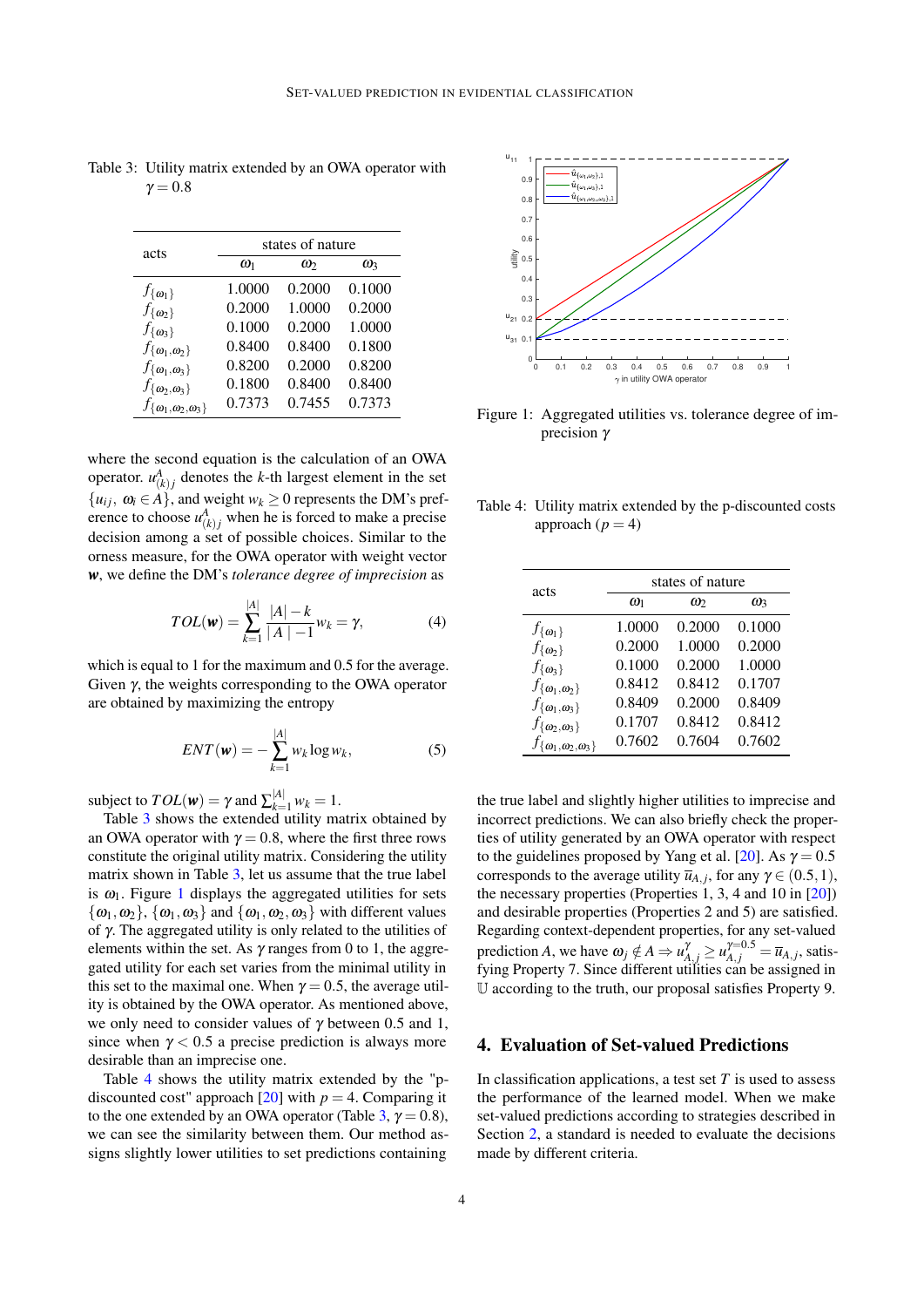Zaffalon [\[21\]](#page-9-0) proposed a utility-discounted predictive accuracy under the  $\{0,1\}$  reward assumption to evaluate set-valued predictions made of credal classifiers. In this paper, we propose to use the extended utility matrix  $\hat{U}$ generated by an OWA operator for performance evaluation. The classification performance is evaluated by the *averaged utility* in the test set *T*:

$$
Acc(T) = \frac{1}{|T|} \sum_{i=1}^{|T|} \hat{u}_{\mathscr{F}_i^*, i^*},
$$
 (6)

where  $\hat{u}_{\mathscr{F}_i^*,i^*}$  denotes the utility of selecting the optimal act  $f_{\mathscr{F}_i^*}$  (assigning instance *i* in *T* to set  $\mathscr{F}_i^*$ ) when its true class is  $\omega_i^*$ .

### 5. Experiments

In this section, we report on classification experiments aiming to compare experimentally the different decision strategies described above. Belief functions concerning the states of nature were generated through the DS theorybased neural network classifier [\[5\]](#page-8-11), which assigns for each instance a mass to each singleton class and the frame of discernment, i.e.,

$$
m(\omega_i) = m_i, i = 1,...,n; m(\Omega) = 1 - \sum_{i=1}^{n} m_i
$$

.

#### <span id="page-4-0"></span>5.1. Classification Performances with Varying  $\gamma$

We first checked the averaged utilities obtained according to different decision criteria with varying γ. Experiments were carried out using the UCI Balance scale dataset [\[12\]](#page-8-12), which is a four-attribute and three-class dataset containing 625 instances. The original utility matrix was arbitrarily assumed to be

$$
\mathbb{U} = \begin{bmatrix} 1 & 0.2 & 0.1 \\ 0.2 & 1 & 0.2 \\ 0.1 & 0.2 & 1 \end{bmatrix},
$$

where correct predictions (diagonal elements) had utilities 1 and different prediction errors were assumed to be not treated equivalently. This is just an example to show the generality of the approach; in most cases, matrix U can be taken to be the identity matrix, in which only correct prediction can achieve utility 1 while all the other outcomes achieve 0. To evaluate the results, five-fold cross-validation was performed, and all experiments were repeated five times to compute an average result.

Table [5](#page-5-0) shows the averaged utilities (upper part) and corresponding percentage of precise prediction (lower part) in each case. Given a fixed  $\gamma$ , the averaged utilities of different criteria vary in a narrow range (the maximum averaged utilities are highlighted in bold). For criteria with complete

preorders among partial assignments (DC1-DC6), as  $\gamma$  increases, imprecise predictions are more preferred so the percentage of precise predictions decreases; the averaged utilities decrease slightly and then increase to 1. To better explain this behaviour, Table [6](#page-5-1) reports the predictions and corresponding utilities of three instances, where  $\omega^*$  is the true label, and  $\Omega = {\omega_1, \omega_2, \omega_3}$ . For misclassified instance (#2), its utility can increase from 0.2 to 1 as  $\gamma$  becomes larger. Yet for those correctly predicted when  $\gamma = 0.5$  (#1) and #3), their utilities will drop and then increase back to 1. The majority of instances are of the latter case, so overall, the averaged utilities decrease at first as set-valued predictions containing the true label have lower utility than the precise ones. As  $\gamma$  approaches 1, the utilities of imprecise predictions grow closer to 1, making the averaged utility increase to 1.

For decision criteria yielding partial preorders among precise assignments (DC7-DC9), the extended utility matrix is only used for evaluation, so the predictions remain unchanged as  $\gamma$  increases. The weak dominance criterion (DC9) nearly always gives precise predictions (whose utilities are not affected by  $\gamma$ ) for this dataset; consequently, averaged utilities do not change with  $\gamma$ . The averaged utilities of the other two criteria (DC7 and DC8) increase monotonically when  $\gamma$  increases from 0.5 to 1. The extended utility matrix gives the same set-valued prediction a higher utility as  $\gamma$  grows. So even though the predictions themselves are not affected by γ, they do achieve higher averaged utilities with larger  $\gamma$ .

#### <span id="page-4-2"></span>5.2. Performances with Noised Test Sets

In many situations, a classifier is trained with "good" data (acquired and preprocessed in controlled conditions) and then used in a real environment where, for instance, sensors may be not well calibrated. In such a case, the test data do not have the same distribution as the learning data. Cautious decision rules making set-valued predictions can be expected to be particularly beneficial in such an environment, and discrepancies between the performances of different decisions rules may be more apparent than they are in the case of "clean" data considered in Section [5.1.](#page-4-0)

To validate this hypothesis, we performed the experiments on an artificial Gaussian data set. Considering a three-class problem with data set of two attributes, the training sets were simulated from three Gaussian distributions with the following characteristics:

$$
\mu_1 = [-1, 0]^T, \mu_2 = [1, 0]^T, \mu_3 = [2, 1]^T,
$$
  

$$
\sigma_1 = 0.25I, \sigma_2 = 0.75I, \sigma_3 = 0.5I,
$$

where *I* is the identity matrix. Figure [2](#page-5-2) visualizes a particular dataset of 600 instances generated in this way.

<span id="page-4-1"></span>To simulate a different distribution, a random noise was added to the features of the test instances by Algorithm [1.](#page-4-1)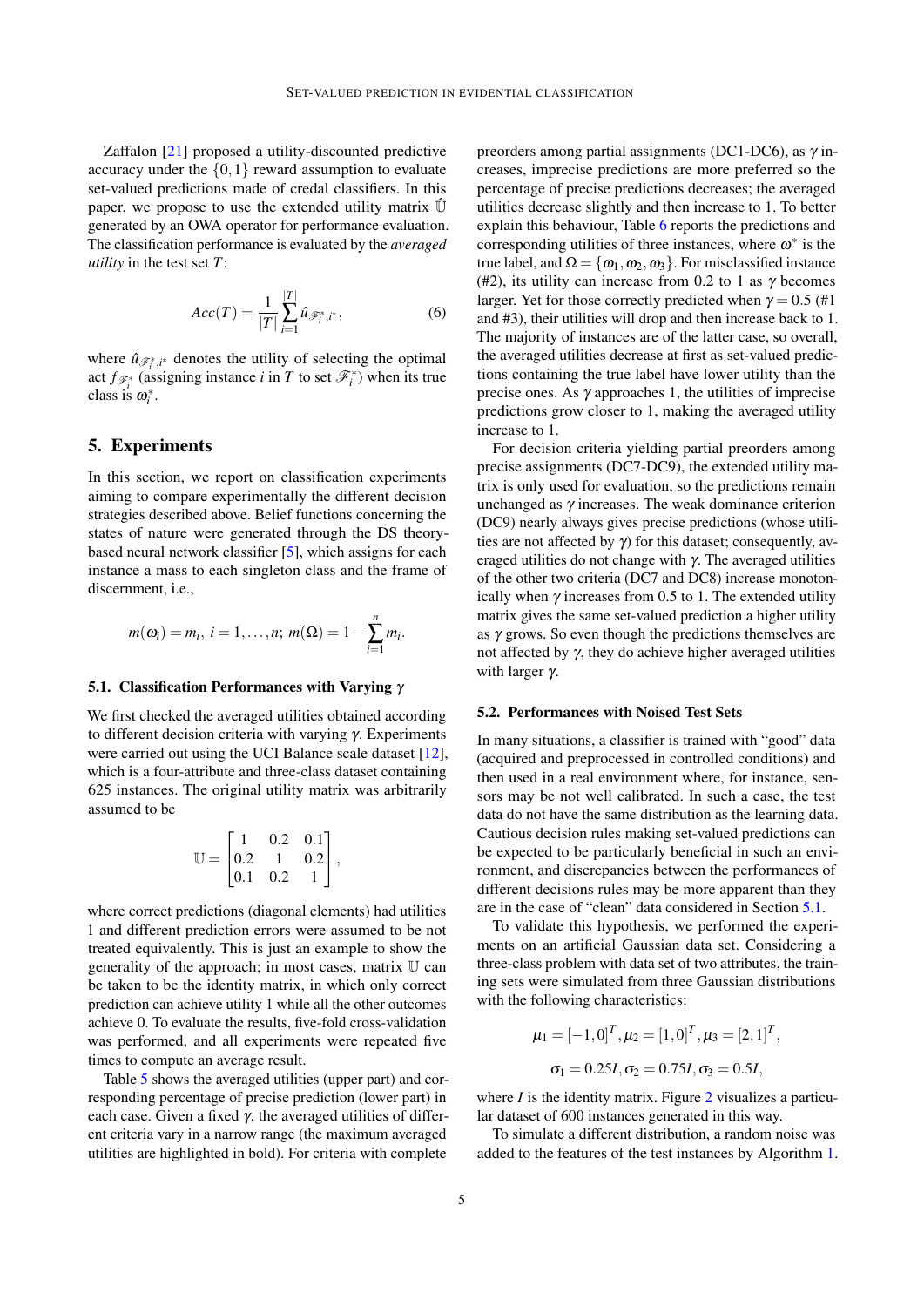|              |                | DC <sub>1</sub> | DC <sub>2</sub> | DC <sub>3</sub> | DC <sub>4</sub> | DC <sub>5</sub> | DC <sub>6</sub> | DC7    | DC <sub>8</sub> | DC <sub>9</sub> |
|--------------|----------------|-----------------|-----------------|-----------------|-----------------|-----------------|-----------------|--------|-----------------|-----------------|
| utility      | $\gamma = 0.5$ | 0.9186          | 0.9188          | 0.9186          | 0.9186          | 0.9186          | 0.9186          | 0.9187 | 0.9187          | 0.9187          |
|              | $\gamma = 0.6$ | 0.9179          | 0.9184          | 0.9176          | 0.9179          | 0.9184          | 0.9176          | 0.9188 | 0.9188          | 0.9187          |
|              | $\gamma = 0.7$ | 0.9059          | 0.9064          | 0.9052          | 0.9059          | 0.9056          | 0.9054          | 0.9190 | 0.9190          | 0.9187          |
|              | $\gamma = 0.8$ | 0.9043          | 0.9032          | 0.9028          | 0.9043          | 0.9030          | 0.9024          | 0.9191 | 0.9191          | 0.9188          |
| averaged     | $\gamma = 0.9$ | 0.9339          | 0.9319          | 0.9325          | 0.9339          | 0.9331          | 0.9319          | 0.9192 | 0.9192          | 0.9188          |
|              | $\gamma = 1.0$ | 1.0000          | 1.0000          | 1.0000          | 1.0000          | 1.0000          | 1.0000          | 0.9194 | 0.9194          | 0.9188          |
|              | $\gamma = 0.5$ | $100.00\%$      | 100.00%         | 100.00%         | 100.00%         | 100.00%         | 100.00%         | 97.44% | 97.44%          | 99.97%          |
|              | $\gamma = 0.6$ | 88.96%          | 89.47%          | 88.96%          | 88.96%          | 89.18%          | 89.06%          | 97.44% | 97.44%          | 99.97%          |
| of precision | $\gamma = 0.7$ | 80.10%          | 80.77%          | 80.06%          | 80.10\%         | 80.22%          | 80.26%          | 97.44% | 97.44%          | 99.97%          |
|              | $\gamma = 0.8$ | 69.70%          | 70.14%          | 69.63%          | 69.70%          | 69.82%          | 69.63%          | 97.44% | 97.44%          | 99.97%          |
| $\mathbb{R}$ | $\gamma = 0.9$ | 57.02%          | 57.76%          | 57.12%          | 57.02%          | 57.38%          | 57.12%          | 97.44% | 97.44%          | 99.97%          |
|              | $\gamma = 1.0$ | $0.00\%$        | $0.00\%$        | $0.00\%$        | $0.00\%$        | $0.00\%$        | $0.00\%$        | 97.44% | 97.44%          | 99.97%          |

<span id="page-5-0"></span>Table 5: Results for the Balance scale data set with different values of  $\gamma$ 

<sup>1</sup> DC1: maximin DC2: maximax DC3: pignistic DC4: minimax regret DC5: Hurwicz ( $\alpha = 0.6$ ) DC6: OWA ( $\beta = 0.6$ ) DC7: interval dominance DC8: maximality DC9: weak dominance

<span id="page-5-1"></span>Table 6: Label predictions/utilities with different γ

| γ   | #1 $(\omega^* = \omega_3)$   | #2 $(\omega^* = \omega_2)$    | #3 $(\omega^* = \omega_3)$   |
|-----|------------------------------|-------------------------------|------------------------------|
| 0.5 | $\omega_3/1$                 | $\omega_1/0.2$                | $\omega_3/1$                 |
| 0.6 | $\omega_3/1$                 | $\omega_1/0.2$                | $\{\omega_1,\omega_3\}/0.64$ |
| 0.7 | $\{\omega_1,\omega_3\}/0.73$ | $\omega_1/0.2$                | $\{\omega_1,\omega_3\}/0.73$ |
| 0.8 | $\{\omega_1,\omega_3\}/0.82$ | $\{\omega_1,\omega_2\}$ /0.84 | $\{\omega_1,\omega_3\}/0.82$ |
| 0.9 | $\{\omega_1,\omega_3\}/0.91$ | $\Omega/0.8610$               | $\Omega/0.8584$              |
| 1.0 | $\Omega/1$                   | $\Omega/1$                    | $\Omega/1$                   |



<span id="page-5-2"></span>Figure 2: A Gaussian data set of 600 instances

Algorithm 1: Algorithm to generate a noisy test set **Input:** test set  $T = \{(\mathbf{x}, \mathbf{y}), C\}$ , noise standard deviation σ Output: noised test set  $\tilde{T} = \{(\tilde{x}, y), C\}$ for  $1 \leq i \leq |T|$  do Generate  $\varepsilon(i)$  from  $\mathcal{N}(0, \sigma^2)$  $\tilde{x}(i) \leftarrow x(i) + \varepsilon(i)$ end

We set  $\gamma = 0.8$  and let the noise standard deviation  $\sigma$  vary from 0 to 10 to simulate different levels of noise. The experiments were repeated 20 times to compute an average result. In each experiment, the training and test sets contained 600 and 300 instances, respectively.

With higher noise level, the distribution of the test set becomes more different from that of the training set. The averaged utilities are plotted against the noise level according to various decision criteria in Figure [3.](#page-6-0) Similar to the previous experiment, the percentage of precise predictions shown in Figure [4](#page-6-1) helps to analyse the performances.

For  $\sigma = 0$ , the test set and the training set have the same distribution; the criteria based on partial preorder achieve lower averaged utilities as they make more precise but incorrect predictions. When  $\sigma$  increases, the averaged utilities for all criteria drop quickly and the performances of different criteria start to differ. When the test set distribution becomes more different, the maximax and weak dominance criteria perform worse than others, as they make precise predictions most of the time. For the other seven criteria, as  $\sigma$  varies from 3 to 10, the averaged utilities remain stable or even increase slightly. Basically, when uncertainty increases, the decision criteria (except maximax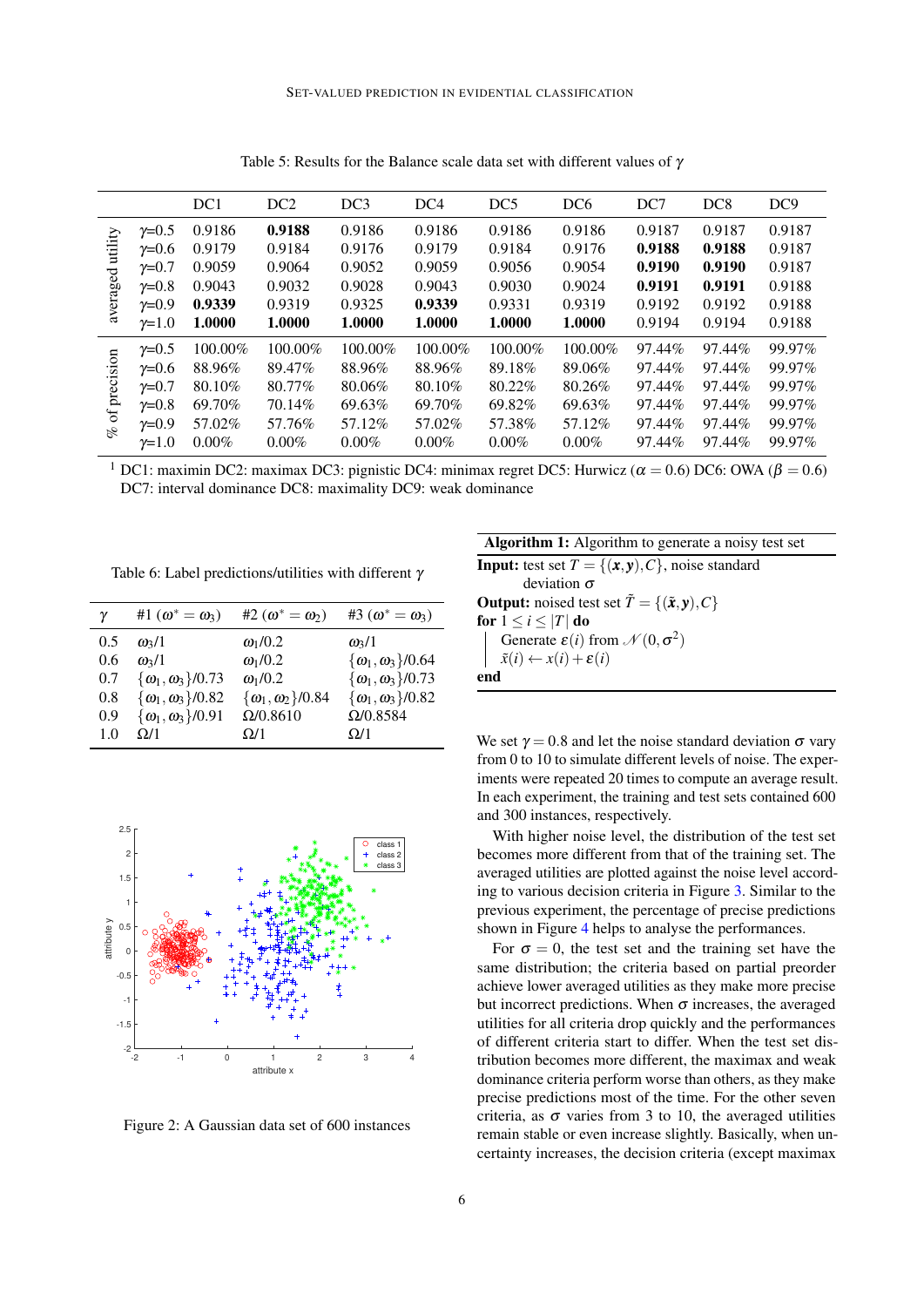

<span id="page-6-0"></span>Figure 3: Averaged utilities of different criteria as a function of noise level



<span id="page-6-1"></span>Figure 4: Percentage of precise predictions of different criteria as a function of noise level



<span id="page-6-2"></span>Figure 5: Averaged utilities of different criteria as a function of training set size ( $\alpha_m = 0.99$ )

and weak dominance) assign more instances to sets. As different classes overlap more with larger  $\sigma$ , imprecise predictions are more likely to contain the true labels, achieving a higher averaged utility. The maximin criterion is the most conservative, resulting in fewer misclassifications.

#### 5.3. Performances with Increasing Training Set Size

In the third experiment, we compared the performances of different decision criteria as the size of the training set increases. We kept the same experimental settings as in Section [5.2.](#page-4-2) The size of the training set was increased from 60 to 1200. Twenty training sets of each size were randomly generated and the average result was considered. A test set of 300 instances was used for performance evaluation. Figures [5](#page-6-2) and [6](#page-7-0) display the averaged utilities for different decision criteria for two settings of the DS neural network classifier<sup>[1](#page-6-3)</sup>, respectively,  $\alpha_m = 0.99$  (more specific belief functions) and  $\alpha_m = 0.8$  (less specific belief functions). In Figures [7](#page-7-1) and [8,](#page-7-2) we also give the percentages of precise predictions for, respectively,  $\alpha_m = 0.99$  and  $\alpha_m = 0.8$ .

When  $\alpha_m = 0.99$  (Figures [5](#page-6-2) and [7\)](#page-7-1), the output belief functions are close to probabilities. Overall, all criteria based on a complete preorder of partial assignments perform similarly, and significantly better than the criteria based on a partial preorder. When the training set size is smaller than 240, the increase of averaged utility is mainly due to the increasing proportion of precise and correct

<span id="page-6-3"></span><sup>1.</sup> Parameter  $0 < \alpha_m < 1$  controls the masses given to  $\Omega$  and each singleton class  $\omega_i$  in the DS neural network classifier (Eqs (17) and (18) in Ref. [\[5\]](#page-8-11)). The belief functions provided by the classifier become more specific as  $\alpha_m$  increases, say,  $m(\omega_1) = 0.02$ ,  $m(\omega_2) =$ 0.97,  $m(\Omega) = 0.01$  when  $\alpha_m = 0.99$  and  $m(\omega_1) = 0.07$ ,  $m(\omega_2) =$ 0.90,  $m(\Omega) = 0.03$  when  $\alpha_m = 0.8$ .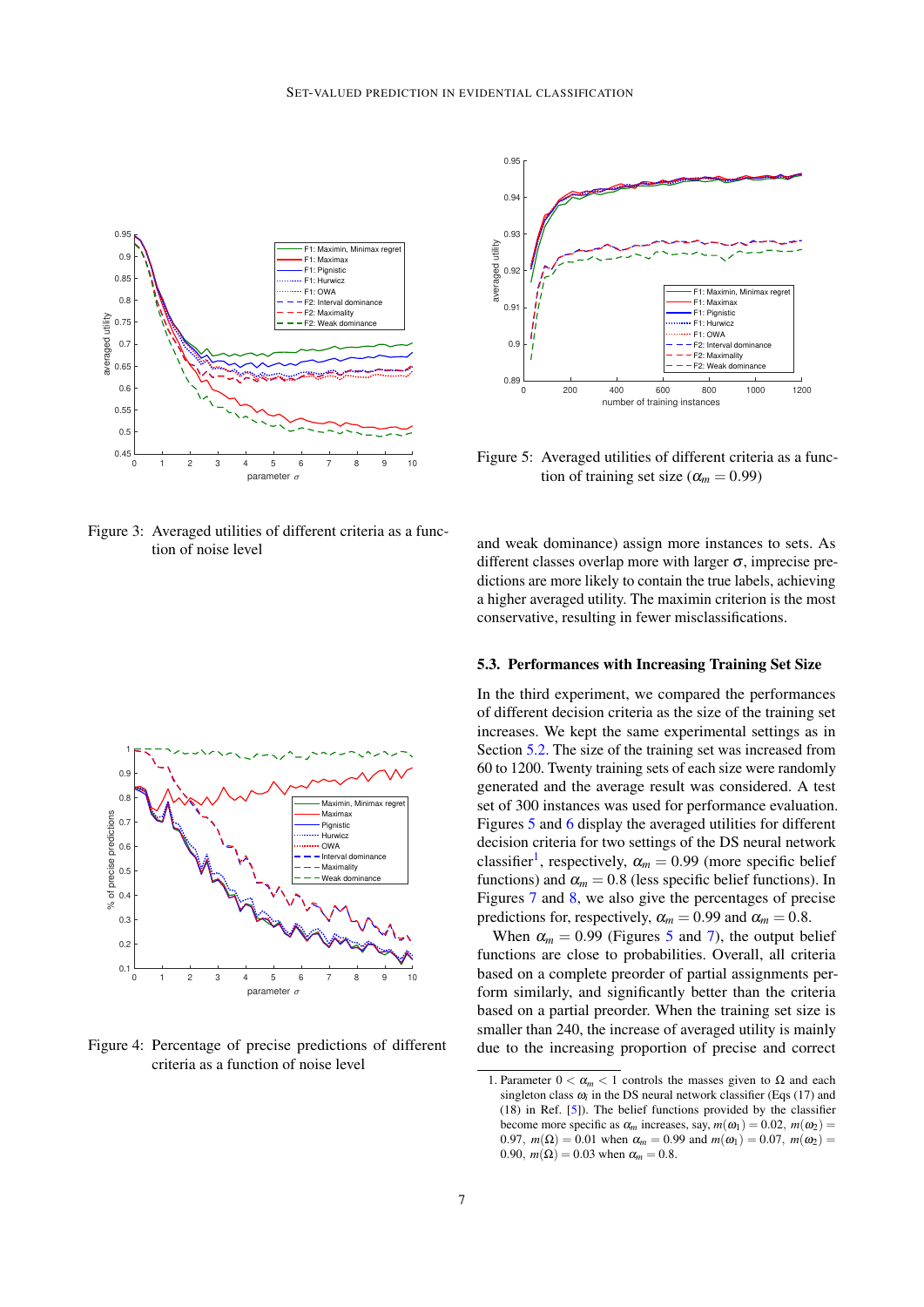

<span id="page-7-0"></span>Figure 6: Averaged utilities of different criteria as a function of training set size ( $\alpha_m = 0.8$ )



<span id="page-7-1"></span>Figure 7: Percentage of precise predictions as a function of training set size ( $\alpha_m = 0.99$ )



<span id="page-7-2"></span>Figure 8: Percentage of precise predictions as a function of training set size ( $\alpha_m = 0.8$ )

predictions. When the size continues to grow, more imprecise predictions are made. The averaged utilities increase slightly as some misclassified instances become imprecisely but correctly predicted ones. Compared to the OWA decision criterion, the maximax criterion makes more precise predictions but has similar averaged utility.

When the belief functions are less specific (Figures [6](#page-7-0) and [8\)](#page-7-2), as the size of the training set increases, more precise predictions lead to an increase in averaged utilities. The maximax and Hurwicz criteria work best in this case. The maximin criterion, which is the most conservative, has relatively low averaged utilities as its predicted sets are larger than others.

For both settings  $\alpha_m = 0.99$  and  $\alpha_m = 0.8$ , the weak dominance criterion gives precise predictions almost all the time and has the worst performance. All the other criteria lead to set-valued predictions, which results in higher averaged utilities.

In addition, it is also notable that for all the experiments, the interval dominance and maximality criteria have quite similar performances. The optimal set of maximality  $\mathscr{F}^*_{max}$ is included in that of interval dominance  $\mathcal{F}_{ID}^*$ . For the data sets used in this paper,  $\mathcal{F}_{ID}^{*}$  yields singleton predictions most of the times, leaving little space for maximality to provide different decisions.

# 6. Conclusion

To make set-valued predictions in evidential classification problems, decision criteria can be based either on a partial preorder among precise assignments, or on a complete preorder among partial assignments. Using an extended utility matrix generated via an OWA operator, experimental com-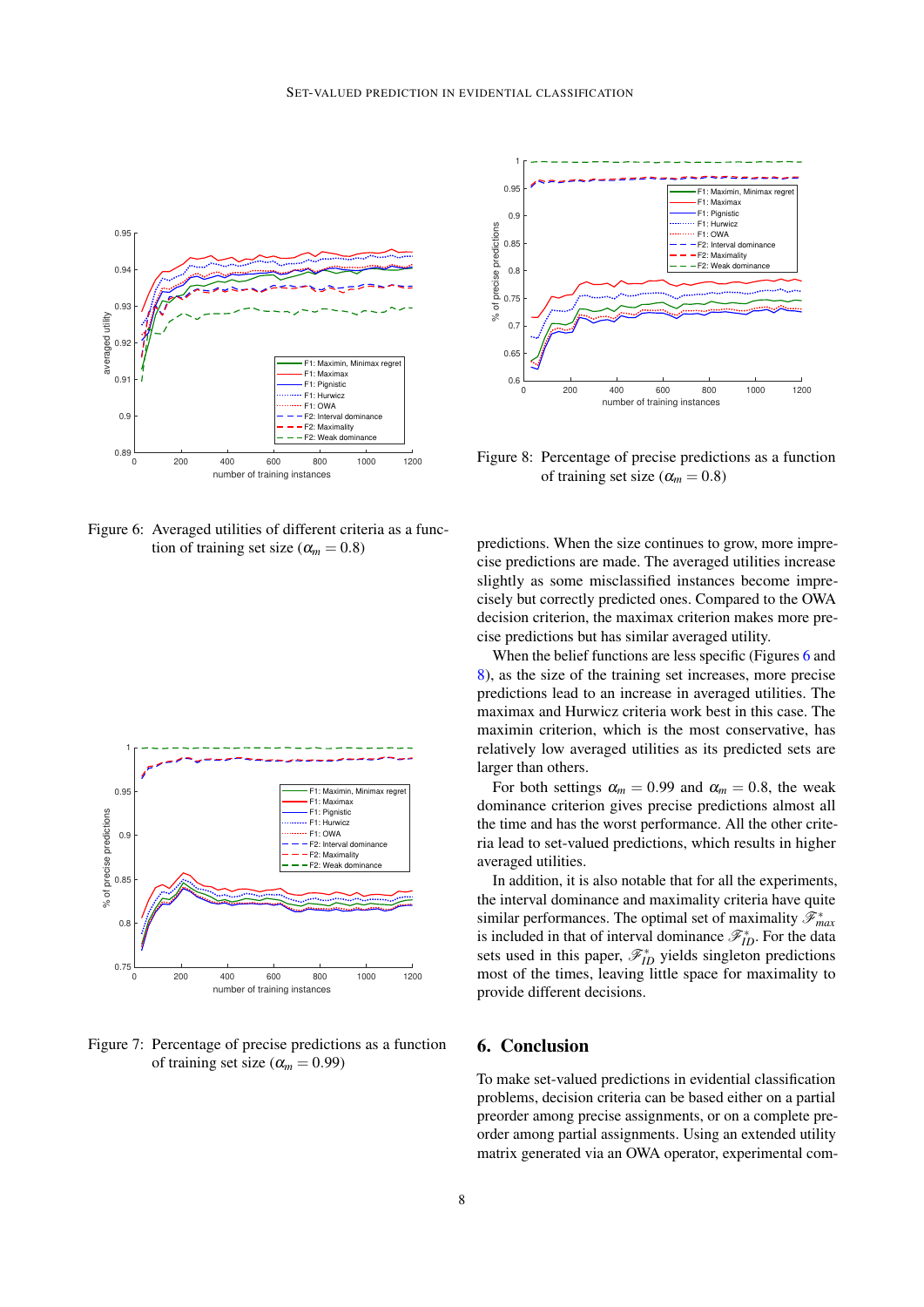parisons were performed on UCI and simulated Gaussian data sets. The set-valued predictions induced by a partial preorder turn into precise ones when information becomes more precise. In contrast, the criteria based on a complete preorder can provide set-valued predictions even when uncertainty is quantified by probabilities. Experimental results suggest that set-valued predictions perform better than precise ones in the case of complex data sets: therefore, the most cautious rules should be preferred in highly uncertain environments. More experiments are needed to determine which decision rules should be recommended for different classification problems.

Whereas the Dempster-Shafer setting was assumed in this paper, a similar analysis could be carried out in other settings such as the imprecise probability framework [\[1\]](#page-8-13). Also, the belief functions used in this paper were obtained with a particular evidential classifier. In future work, we will consider other DS theory-based classifiers such as described in  $[10, 6]$  $[10, 6]$  $[10, 6]$ , and we will analyse the performances of various decision rules when mass functions have more general focal sets. The various approaches to decision-making in evidential classifications will also be explored more thoroughly, both theoretically and empirically.

### Acknowledgments

This research was supported by Shandong Provincial Natural Science Foundation ZR2018PF009, Shandong Provincial Key Research and Development Program 2017GGX10116 and the China Scholarship Council. It was also supported by the Labex MS2T funded by the French Government through the program "Investments for the future" by the National Agency for Research (reference ANR-11-IDEX-0004-02).

#### References

- <span id="page-8-13"></span>[1] Thomas Augustin, Frank PA Coolen, Gert De Cooman, and Matthias CM Troffaes. *Introduction to imprecise probabilities*. John Wiley & Sons, 2014.
- <span id="page-8-2"></span>[2] Arthur P Dempster. Upper and lower probabilities induced by a multivalued mapping. *The Annals of Mathematical Statistics*, pages 325–339, 1967.
- <span id="page-8-9"></span>[3] Thierry Denoeux. Analysis of evidence-theoretic decision rules for pattern classification. *Pattern recognition*, 30(7):1095–1107, 1997.
- <span id="page-8-1"></span>[4] Thierry Denoeux. Analysis of evidence-theoretic decision rules for pattern classification. *Pattern Recognition*, 30(7):1095–1107, 1997.
- <span id="page-8-11"></span>[5] Thierry Denoeux. A neural network classifier based on Dempster-Shafer theory. *IEEE Transactions on*

*Systems, Man, and Cybernetics-Part A: Systems and Humans*, 30(2):131–150, 2000.

- <span id="page-8-15"></span>[6] Thierry Denœux. Logistic regression, neural networks and Dempster-Shafer theory: A new perspective. *Knowledge-Based Systems*, 2019. doi: https: //doi.org/10.1016/j.knosys.2019.03.030.
- <span id="page-8-5"></span>[7] Thierry Denoeux. Decision-making with belief functions: a review. *International Journal of Approximate Reasoning*, 109:87–110, 2019.
- <span id="page-8-4"></span>[8] Thierry Denœux, Didier Dubois, and Henri Prade. Representations of uncertainty in artificial intelligence: Beyond probability and possibility. In P. Marquis, O. Papini, and H. Prade, editors, *A Guided Tour of Artificial Intelligence Research*, chapter 4. Springer Verlag, 2019.
- <span id="page-8-0"></span>[9] Richard O Duda, Peter E Hart, and David G Stork. *Pattern classification*. John Wiley & Sons, 2012.
- <span id="page-8-14"></span>[10] Orakanya Kanjanatarakul, Siwarat Kuson, and Thierry Denœux. An evidential *k*-nearest neighbor classifier based on contextual discounting. In Fabio Cuzzolin, Thierry Denœux, Sébastien Destercke, and Arnaud Martin, editors, *Belief Functions: Theory and Applications: Fourth International Conference (BE-LIEF 2018)*, number 11069 in Lecture Notes in Artificial Intelligence, pages 155–162. Springer, Compiègne, France, Sept. 2018.
- <span id="page-8-8"></span>[11] Chunfeng Lian, Su Ruan, and Thierry Denœux. An evidential classifier based on feature selection and two-step classification strategy. *Pattern Recognition*, 48(7):2318–2327, 2015.
- <span id="page-8-12"></span>[12] M. Lichman. UCI machine learning repository, 2013. URL <http://archive.ics.uci.edu/ml>.
- <span id="page-8-6"></span>[13] Zhun-Ga Liu, Quan Pan, Jean Dezert, and Arnaud Martin. Combination of classifiers with optimal weight based on evidential reasoning. *IEEE Transactions on Fuzzy Systems*, 26(3):1217–1230, 2018.
- <span id="page-8-3"></span>[14] Glenn Shafer. *A mathematical theory of evidence*, volume 1. Princeton University Press, Princeton, 1976.
- <span id="page-8-7"></span>[15] Philippe Smets. Decision making in the TBM: the necessity of the pignistic transformation. *International Journal of Approximate Reasoning*, 38(2):133–147, 2005.
- <span id="page-8-10"></span>[16] Matthias C.M. Troffaes. Decision making under uncertainty using imprecise probabilities. *International Journal of Approximate Reasoning*, 45(1):17 – 29, 2007.